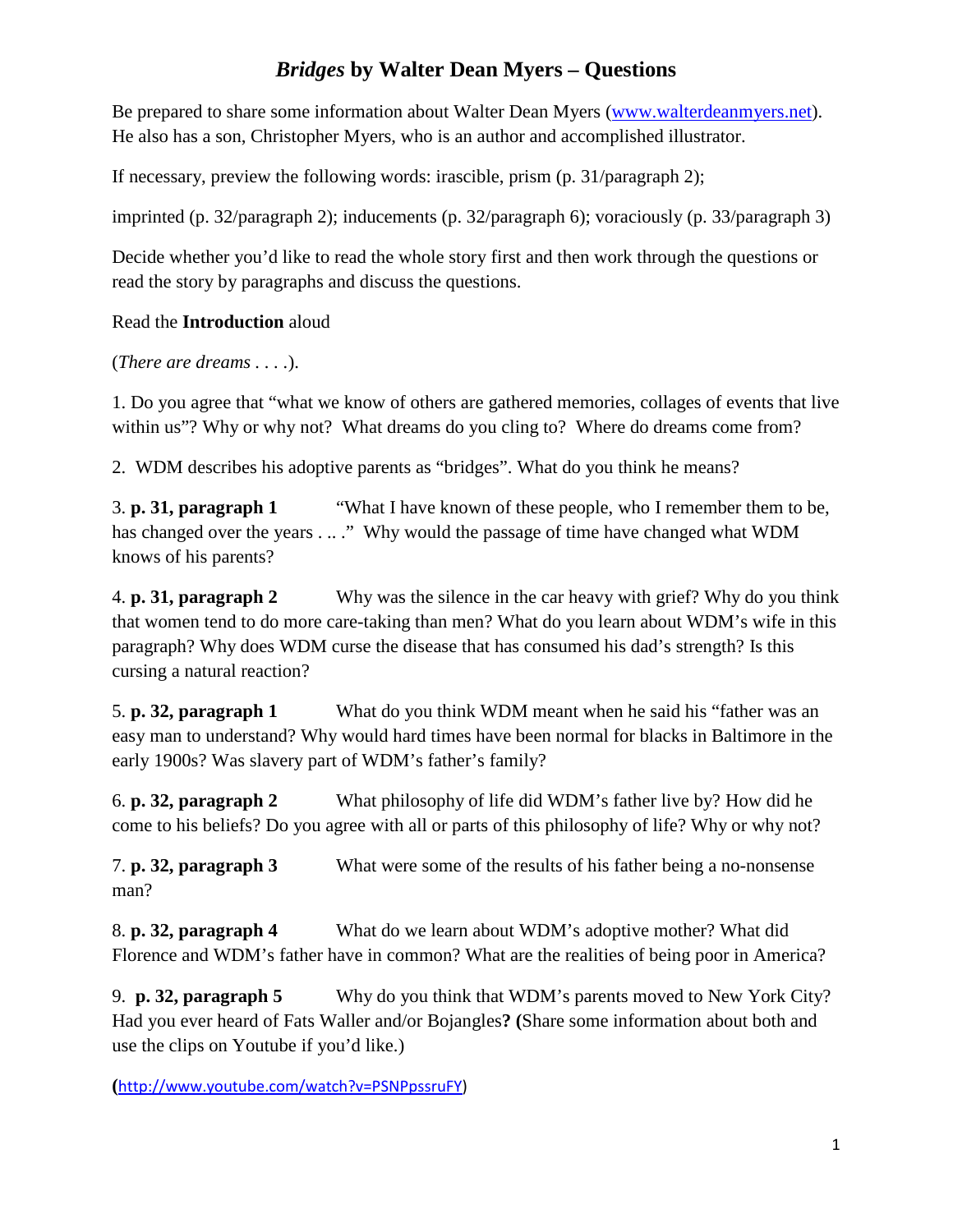#### • Fats Waller

Jazz Pianist

• Thomas Wright "Fats" Waller was an influential jazz pianist, organist, composer, singer, and comedic entertainer, whose innovations to the Harlem stride style laid the groundwork for modern jazz piano, ... [Wikipedia](http://en.wikipedia.org/wiki/Fats_Waller)

**[Born:](https://www.google.com/search?biw=1089&bih=882&q=fats+waller+born&stick=H4sIAAAAAAAAAGOovnz8BQMDgy4HnxCHfq6-QZplhaWWfHaylX5Ban5BTqp-SmpyamJxakp8QWpRcX6eVVJ-Ud6nO0oqfXl3YpqY7i0Q2LPPPa864xIAObMNIUoAAAA&sa=X&ei=REJMUp7SHYH-9gT43ICQBA&ved=0CKEBEOgTKAEwFA)** May 21, 1904, [New York City, NY](https://www.google.com/search?biw=1089&bih=882&q=nyc&stick=H4sIAAAAAAAAAGOovnz8BQMDgwUHnxCHfq6-QZplhaUSJ4hlFG9kYaYln51spV-Qml-Qk6qfkpqcmlicmhJfkFpUnJ9nlZRflGfJ2aHcNX2bS9I3VWNRac5p_jYiKwGdnMWzVQAAAA&sa=X&ei=REJMUp7SHYH-9gT43ICQBA&ved=0CKIBEJsTKAIwFA) **[Died:](https://www.google.com/search?biw=1089&bih=882&q=fats+waller+died&stick=H4sIAAAAAAAAAGOovnz8BQMDgy4HnxCHfq6-QZplhaWWfHaylX5Ban5BTqp-SmpyamJxakp8QWpRcX6eVUpmaorjPQ0959zGNfslOxcG2B9btv230HwAGTvWtUoAAAA&sa=X&ei=REJMUp7SHYH-9gT43ICQBA&ved=0CKUBEOgTKAEwFA)** December 15, 1943, [Kansas City, KS](https://www.google.com/search?biw=1089&bih=882&q=kansas+city+ks&stick=H4sIAAAAAAAAAGOovnz8BQMDgzkHnxCHfq6-QZplhaUSmFWSnGWmJZ-dbKVfkJpfkJOqn5KanJpYnJoSX5BaVJyfZ5WSmZoy-8SNYAWviyIsVqWzhV9XKH68qyIEAN00yKFUAAAA&sa=X&ei=REJMUp7SHYH-9gT43ICQBA&ved=0CKYBEJsTKAIwFA) **[Last album:](https://www.google.com/search?biw=1089&bih=882&q=fats+waller+last+album&stick=H4sIAAAAAAAAAAFQAK__AHvTx-gAAAAzCA4SCC9tLzBmOXg5KiVrYzovcGVvcGxlL2RlY2Vhc2VkX3BlcnNvbjpsYXN0IGFsYnVtvC8B5NQe8J-n-7Kc5_-_4iEdz9PczWCBUAAAAA&sa=X&ei=REJMUp7SHYH-9gT43ICQBA&ved=0CKkBEOgTKAEwFA)** [Complete Recorded Works, Volume 5](https://www.google.com/search?biw=1089&bih=882&q=fats+waller+complete+recorded+works,+volume+5&stick=H4sIAAAAAAAAAGOovnz8BQMDgz0HnxCHfq6-QZplhaUSF4iVbpCSlGeupZqdbKVfkJpfkJOqn5KanJpYnJoSX5BaVJyfZ5WTWFyikJiTVJrL-TyyXSXzdrXekbk_Oe9PSjqweVYvADwTHcVcAAAA&sa=X&ei=REJMUp7SHYH-9gT43ICQBA&ved=0CKoBEJsTKAIwFA) **[Albums:](https://www.google.com/search?biw=1089&bih=882&q=fats+waller+albums&stick=H4sIAAAAAAAAAGOovnz8BQMDgyoHnxCHfq6-QZplhaWWeHaylX5uaXFmsn5iUUlmcYlVYk5SaW7x4edhLkmxmabmKk4_2BR2ZH7I7FkPAIu6XD9CAAAA&sa=X&ei=REJMUp7SHYH-9gT43ICQBA&ved=0CK0BEOgTKAEwFA)** [If You Got to Ask, You Ain't Got It!,](https://www.google.com/search?biw=1089&bih=882&q=if+you+got+to+ask+you+ain) [The Joint Is Jumpin',](https://www.google.com/search?biw=1089&bih=882&q=fats+waller+the+joint+is+jumpin) More **[Parents:](https://www.google.com/search?biw=1089&bih=882&q=fats+waller+parents&stick=H4sIAAAAAAAAAGOovnz8BQMDgzoHnxCHfq6-QZplhaWWZHaylX5Ban5BTiqQKirOz7MqSCxKzSspfpq88-4D8bslIUV5V04cKHaucP2pCQAvEiomRAAAAA&sa=X&ei=REJMUp7SHYH-9gT43ICQBA&ved=0COMBEOgTKAEwFA)** [Adeline Locket Waller,](https://www.google.com/search?biw=1089&bih=882&q=fats+waller+adeline+locket+waller&stick=H4sIAAAAAAAAAGOovnz8BQMDgzEHnxCHfq6-QZplhaUSF4hVZpibZ1GkJZmdbKVfkJpfkJMKpIqK8_OsChKLUvNKilWLq6KuB55MnJATzKZnVbzr9vR5YgAFzR9wUAAAAA&sa=X&ei=REJMUp7SHYH-9gT43ICQBA&ved=0COQBEJsTKAIwFA) [Edward Martin Waller](https://www.google.com/search?biw=1089&bih=882&q=fats+waller+edward+martin+waller&stick=H4sIAAAAAAAAAGOovnz8BQMDgzEHnxCHfq6-QZplhaUSF4hVZpibl5ShJZmdbKVfkJpfkJMKpIqK8_OsChKLUvNKire4tLxdUjZr1_XjNw72xQtXiBsKtQEAu8OZJVAAAAA&sa=X&ei=REJMUp7SHYH-9gT43ICQBA&ved=0COUBEJsTKAMwFA) • Sonas

[Ain't Misbehavin'](https://www.google.com/search?biw=1089&bih=882&q=fats+waller+ain+t+misbehavin&stick=H4sIAAAAAAAAAGOovnz8BQMDgzYHsxCHfq6-QZplhaUSF5hVZpKUkacl6FtanJnsWFSSWVwSkh-cn5e-_v_fF0esbmx8MP3drH1-X2OnLTC7CgBYRj51SAAAAA&sa=X&ei=REJMUp7SHYH-9gT43ICQBA&ved=0COsBEMQNMBU)

[Spring Cleaning](https://www.google.com/search?biw=1089&bih=882&q=fats+waller+spring+cleaning&stick=H4sIAAAAAAAAAGOovnz8BQMDgzYHsxCHfq6-QZplhaUSF4hlaGAaX2KpJehbWpyZ7FhUkllcEpIfnJ-XHi4gv9eo6Fu3c9wDH9Fd-WpvhM7tBwDScPLlSAAAAA&sa=X&ei=REJMUp7SHYH-9gT43ICQBA&ved=0CO4BEMQNMBU)

[Your Feet's Too Big](https://www.google.com/search?biw=1089&bih=882&q=fats+waller+your+feet) [I'm Gonna Sit Right Down and Write Myself a](https://www.google.com/search?biw=1089&bih=882&q=fats+waller+i+m+gonna+sit+right+down+and+write+myself+a+letter&stick=H4sIAAAAAAAAAGOovnz8BQMDgzYHsxCHfq6-QZplhaUSF5hVlmycU6gl6FtanJnsWFSSWVwSkh-cn5fuZpiqUiaabc58097Stdxu6o_oPDkARAr-x0gAAAA&sa=X&ei=REJMUp7SHYH-9gT43ICQBA&ved=0CPQBEMQNMBU)  [Letter](https://www.google.com/search?biw=1089&bih=882&q=fats+waller+i+m+gonna+sit+right+down+and+write+myself+a+letter&stick=H4sIAAAAAAAAAGOovnz8BQMDgzYHsxCHfq6-QZplhaUSF5hVlmycU6gl6FtanJnsWFSSWVwSkh-cn5fuZpiqUiaabc58097Stdxu6o_oPDkARAr-x0gAAAA&sa=X&ei=REJMUp7SHYH-9gT43ICQBA&ved=0CPQBEMQNMBU) [The Joint Is Jumpin'](https://www.google.com/search?biw=1089&bih=882&q=fats+waller+the+joint+is+jumpin&stick=H4sIAAAAAAAAAGOovnz8BQMDgzYHsxCHfq6-QZplhaUSF4iVUl5kZmKhJehbWpyZ7FhUkllcEpIfnJ-X_rE_wKnSbHOg69fW6bdSO_nS6p9nAACfDFj1SAAAAA&sa=X&ei=REJMUp7SHYH-9gT43ICQBA&ved=0CPcBEMQNMBU)

### **Bill "Bojangles" Robinson**

#### <http://www.youtube.com/watch?v=a8JUwdziLGQ>

**Bill "Bojangles" Robinson** (May 25, 1878 – November 25, 1949) was an American [tap dancer](http://en.wikipedia.org/wiki/Tap_dance) and actor of stage and film. Audiences enjoyed his understated style, which eschewed the frenetic manner of the [jitterbug](http://en.wikipedia.org/wiki/Jitterbug) in favor of cool and reserve; rarely did he use his upper body, relying instead on busy, inventive feet, and an expressive face.

A figure in both the black and white entertainment worlds of his era, he is best known today for his dancing with [Shirley Temple](http://en.wikipedia.org/wiki/Shirley_Temple) in a series of films during the 1930s, and for starring in the musical *[Stormy](http://en.wikipedia.org/wiki/Stormy_Weather_(1943_film))  [Weather](http://en.wikipedia.org/wiki/Stormy_Weather_(1943_film))* (1943), loosely based on Robinson's own life.

10. **p. 32, paragraph 6** "In my family there were no psychological inducements to behave properly. There were simple standards . . . ." What do you think of the standards that his parents used to raise him? Do you identify with any of these standards, or do they sound familiar?

11. **p. 33, paragraph 1&2** What do we learn about WDM's mother in this paragraph? What behavior of his mother meant a lot to him? By what age had WDM learned to read? Why do you think he learned to read at such an early age?

12. **p. 32, paragraph 3** Why do you think WDM became a voracious or greedy reader?

13. **p. 33, paragraph 4** What kinds of opportunities, learnings, and new problems did WDM encounter in high school? When children become teen-agers what kind of changes begin to happen?

14. **p. 33, paragraph 5** In this paragraph, WDM writes about finding a different identity. What is he talking about in particular? He writes that he had unconsciously accepted the notion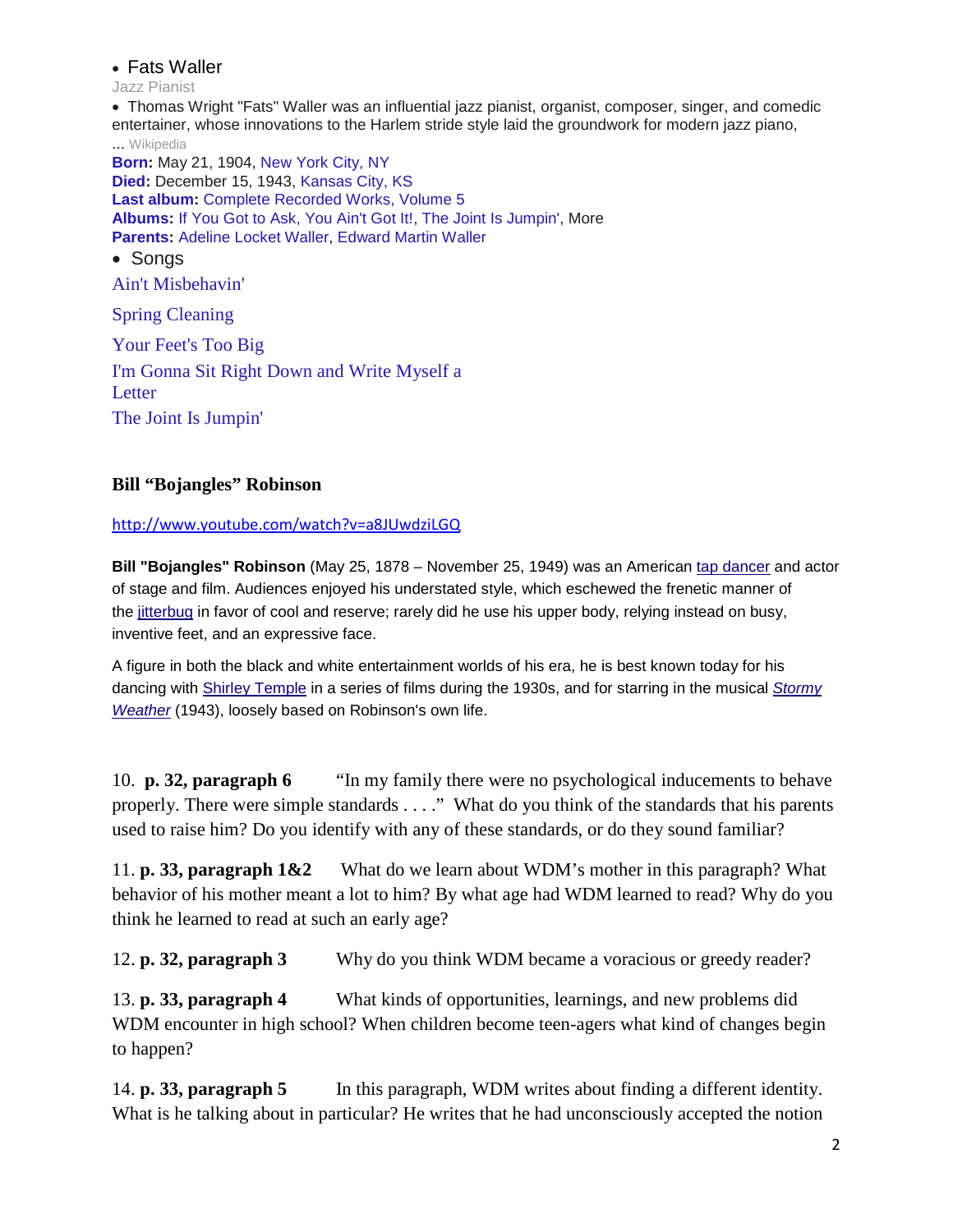of "black inferiority". What does that mean? Why was he crushed to discover that he couldn't go to college?

15. **p. 33, paragraph 6** Why did WDM drop out of high school? What is "teenaged angst"? What did WDM mean when he said, "I dropped out of my father's world."?

16. **p. 34, paragraph 1** In Walter's mid-20s, what was his relationship like with his father? Why do you think Walter still felt distant from his father despite the fact that his writings started to get published?

17. **p. 34, paragraph 2, 3, 4** What heaviness weighs on Walter as his father's health continues to deteriorate?

18. **p. 34, paragraph 5&6** What does Walter discover when he goes through his father's papers after his death? What conflict does this knowledge resolve within Walter? Have you ever yearned for someone blessing or approval?

19. **p. 34, paragraph 7** Walter writes about his father's storytelling. What has been the impact of that storytelling on Walter's life?

20. **p. 35, paragraph 1** Walter returns to the theme of his parents as bridges. How have they been bridges for him? What people have been bridges in your life, taking you to the shores that they couldn't cross?

21. **p. 35, paragraph 2** What would Walter have done if he had known his father couldn't read?

22. **p. 35, paragraph 3&4** How do you know that Walter is thankful for what his parents did and what they passed onto him? What is one of the nicest things that someone has said to you?

**Note:** Bridges would pair well with the poem *Those Winter Sundays* by Robert Hayden

# **Those Winter Sundays**

Sundays too my father got up early And put his clothes on in the blueblack cold, then with cracked hands that ached from labor in the weekday weather made banked fires blaze. No one ever thanked him.

I'd wake and hear the cold splintering, breaking. When the rooms were warm, he'd call. and slowly I would rise and dress, fearing the chronic angers of that house,

Speaking indifferently to him, who had driven out the cold and polished my good shoes as well.